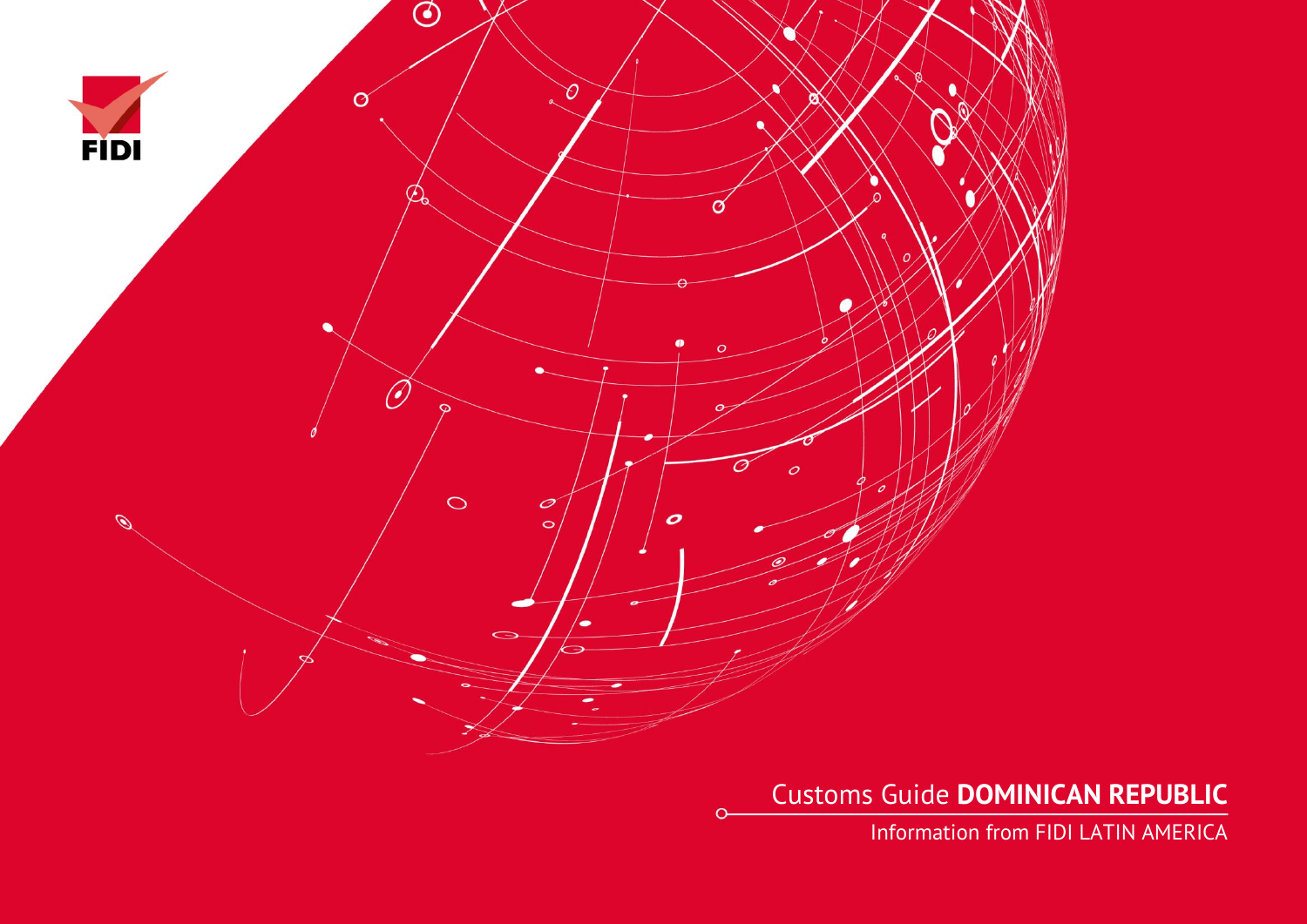## **Customs guide** DOMINICAN REPUBLIC **FAIN**

## **The global quality standard for international moving.**

The FAIM label is your global assurance for a smooth, safe and comprehensive relocation process.

|   | <b>FIDI ACCREDITED</b> |
|---|------------------------|
| 1 | INTERNATIONAL          |
|   | <b>MOVER</b>           |



| <b>GOODS</b>                        | <b>DOCUMENTS REQUIRED</b>                                                                                                                                                                                | <b>CUSTOMS PRESCRIPTIONS</b>                                                                                                                                                                                                                                                                                                                                                                                                                            | <b>REMARKS</b>                                                                                                                                                                                                                                                                                                                                                                                                                                                                                                                                                                                                                                                                                          |
|-------------------------------------|----------------------------------------------------------------------------------------------------------------------------------------------------------------------------------------------------------|---------------------------------------------------------------------------------------------------------------------------------------------------------------------------------------------------------------------------------------------------------------------------------------------------------------------------------------------------------------------------------------------------------------------------------------------------------|---------------------------------------------------------------------------------------------------------------------------------------------------------------------------------------------------------------------------------------------------------------------------------------------------------------------------------------------------------------------------------------------------------------------------------------------------------------------------------------------------------------------------------------------------------------------------------------------------------------------------------------------------------------------------------------------------------|
| <b>Removal Goods - Non Citizens</b> | Passport copy.<br>The Dominican Republic resident permit if<br>the shipper chooses to apply for Law 146-<br>00.<br>Original bill of lading or airway bill.<br>٠<br>Inventory list in Spanish or English. | Foreigners that have Dominican Republic<br>resident permit or have started the process<br>to get one and have been outside the<br>country for more than 2 years with less than<br>180 days visited to the country in that time<br>may import used household goods duty free.<br>These rules only apply for foreigner who<br>wants to apply the taxes partial reduction.<br>New and used electric appliances are<br>subject to taxes and duties charges. | The shipper presence is not required during<br>the inspection of the shipment, unless he<br>asks for it or he has a Dominican residence<br>and wants to be exempted from taxes and<br>duties payment on used household electric<br>appliances and furniture.<br>The exoneration is partial.<br>The Dominican Republic resident permit is<br>not necessary for the importation of<br>household goods.<br>All shipments, without exception must pay<br>demurrage charges for the use of the<br>container including storage in the port if the<br>shipment arrives to Haina POE, fumigation<br>fee, marine line charges.<br>Time of the Dispatch: two to three weeks<br>after the arrival of the shipment. |
| <b>Returning Residents</b>          | Valid passport and proof of residence abroad<br>for two years or more.<br>Original bill of lading or airway bill.<br>Inventory list in Spanish or English.<br>Residence carnet.                          | Returning residents with more than 2 years<br>outside the country and less than 180 days<br>visited to Dominican Republic at the time of<br>household goods arrival can apply for the<br>law 146-00 to obtain a partial exoneration.                                                                                                                                                                                                                    | The exoneration is partial<br>All shipments, without exception must pay<br>demurrage charges for the use of the<br>container, storage in the port hit if shipment<br>arrives to Haina POE, fumigation fee, marine<br>line charges.                                                                                                                                                                                                                                                                                                                                                                                                                                                                      |
| <b>Diplomats Removals</b>           | Original Ocean Bill of Lading or A.W.B.<br>Detailed inventory in Spanish or English.<br>Letter of transfer.<br>Contact at the embassy.                                                                   | Duty free entry provided Foreign Embassy or<br>Consulate requests appropriate exemption<br>through the Dominican Foreign Relations<br>Office.                                                                                                                                                                                                                                                                                                           | The consignee must be the name of the<br>embassy along with their RNC.<br>All shipments, without exception must pay<br>demurrage charges for the use of the                                                                                                                                                                                                                                                                                                                                                                                                                                                                                                                                             |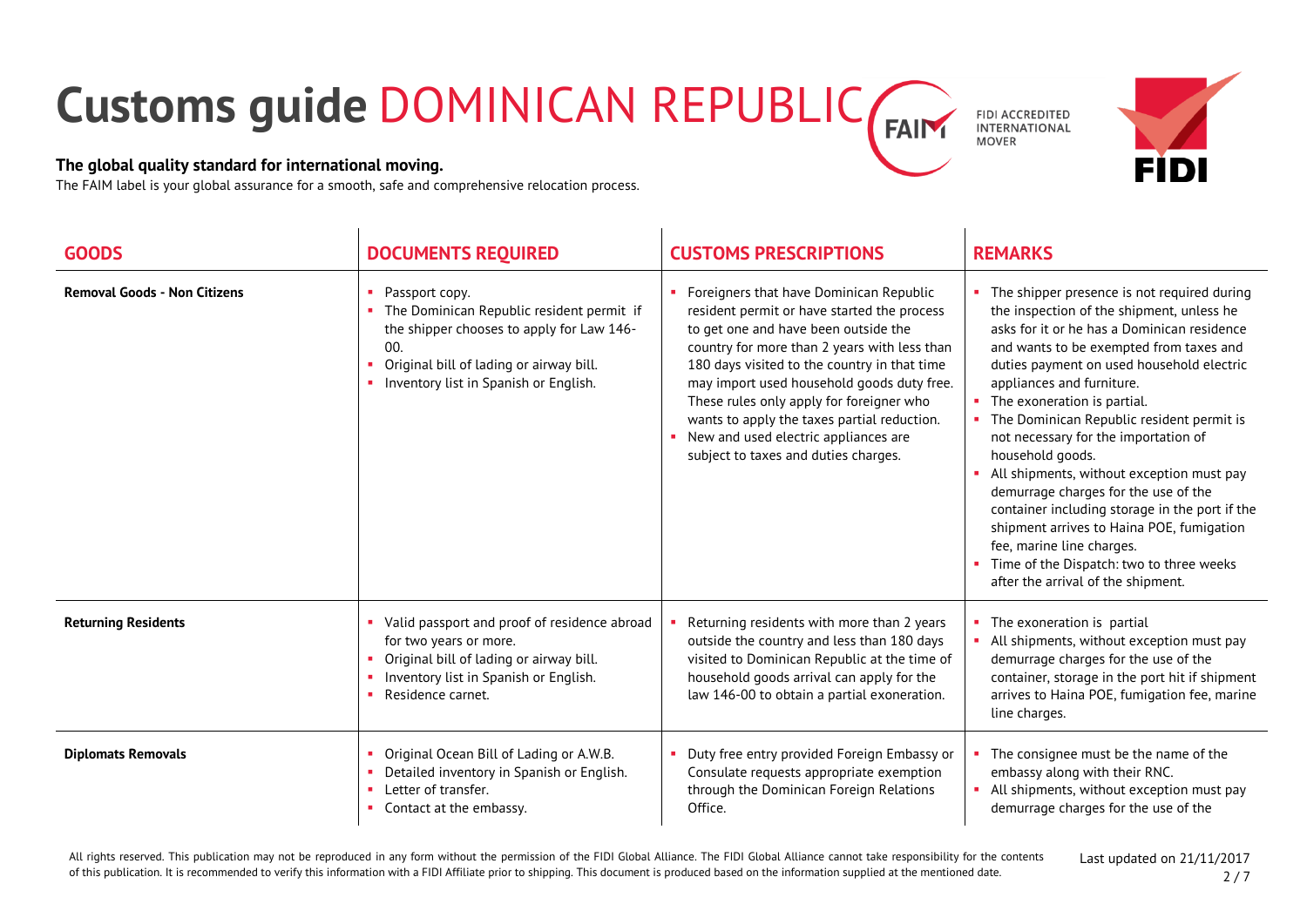| <b>GOODS</b>                       | <b>DOCUMENTS REQUIRED</b>                                                    | <b>CUSTOMS PRESCRIPTIONS</b>                                                                                                                                                                                                                                                                                                              | <b>REMARKS</b>                                                                                                                                                                                                                                                   |
|------------------------------------|------------------------------------------------------------------------------|-------------------------------------------------------------------------------------------------------------------------------------------------------------------------------------------------------------------------------------------------------------------------------------------------------------------------------------------|------------------------------------------------------------------------------------------------------------------------------------------------------------------------------------------------------------------------------------------------------------------|
|                                    |                                                                              |                                                                                                                                                                                                                                                                                                                                           | container, storage in the port hit if shipment<br>arrives to Haina POE, fumigation fee, marine<br>line charges.                                                                                                                                                  |
| <b>Wedding trousseaux</b>          | Same as removal goods.<br>Certificate of marriage.                           | • Duty free entry.                                                                                                                                                                                                                                                                                                                        |                                                                                                                                                                                                                                                                  |
| Inheritance                        | Same as removal goods.                                                       | • Subject to payment of duties.                                                                                                                                                                                                                                                                                                           |                                                                                                                                                                                                                                                                  |
| New furniture and household goods  | Commercial Invoice.                                                          | Subject to payment of duties.                                                                                                                                                                                                                                                                                                             |                                                                                                                                                                                                                                                                  |
| <b>Works of Art &amp; Antiques</b> | • No documents required if sent as part of the<br>household goods shipment.  | Same as removal goods.                                                                                                                                                                                                                                                                                                                    |                                                                                                                                                                                                                                                                  |
| <b>Household Appliances</b>        | Same as removal goods.                                                       | • Same as removal goods.                                                                                                                                                                                                                                                                                                                  |                                                                                                                                                                                                                                                                  |
| <b>Electrical Appliances</b>       | Same as removal goods.                                                       | Must have declared the serial, brand of the<br>each item.<br>Subject to payment of duties if new.                                                                                                                                                                                                                                         |                                                                                                                                                                                                                                                                  |
| Presents, souvenirs                | No documents required if sent as part of the<br>household goods shipment.    | Same as removal goods.                                                                                                                                                                                                                                                                                                                    |                                                                                                                                                                                                                                                                  |
| Carpets                            | • No documents if part of household goods.                                   | • Subject to payment of duties.                                                                                                                                                                                                                                                                                                           |                                                                                                                                                                                                                                                                  |
| <b>Motor Vehicles</b>              | Original Bill of Lading.<br>Original of title of ownership.<br>Registration. | Diplomats: duty free<br>• Non-diplomatic: subject to taxes and duties<br>Returning residents with more than 2 years<br>outside the country and less than 180 days<br>visited to the country at the time of car<br>arrive can apply for the law168 to obtain a<br>partial exoneration. Must have more than<br>one year owning the vehicle. | Please always telex your destination agent<br>before shipping motor vehicles for shipping<br>instructions.<br>The year of fabrication of the car cannot be<br>older than 5 years. The year must be 2012-<br>2017; otherwise, customs forbids its<br>importation. |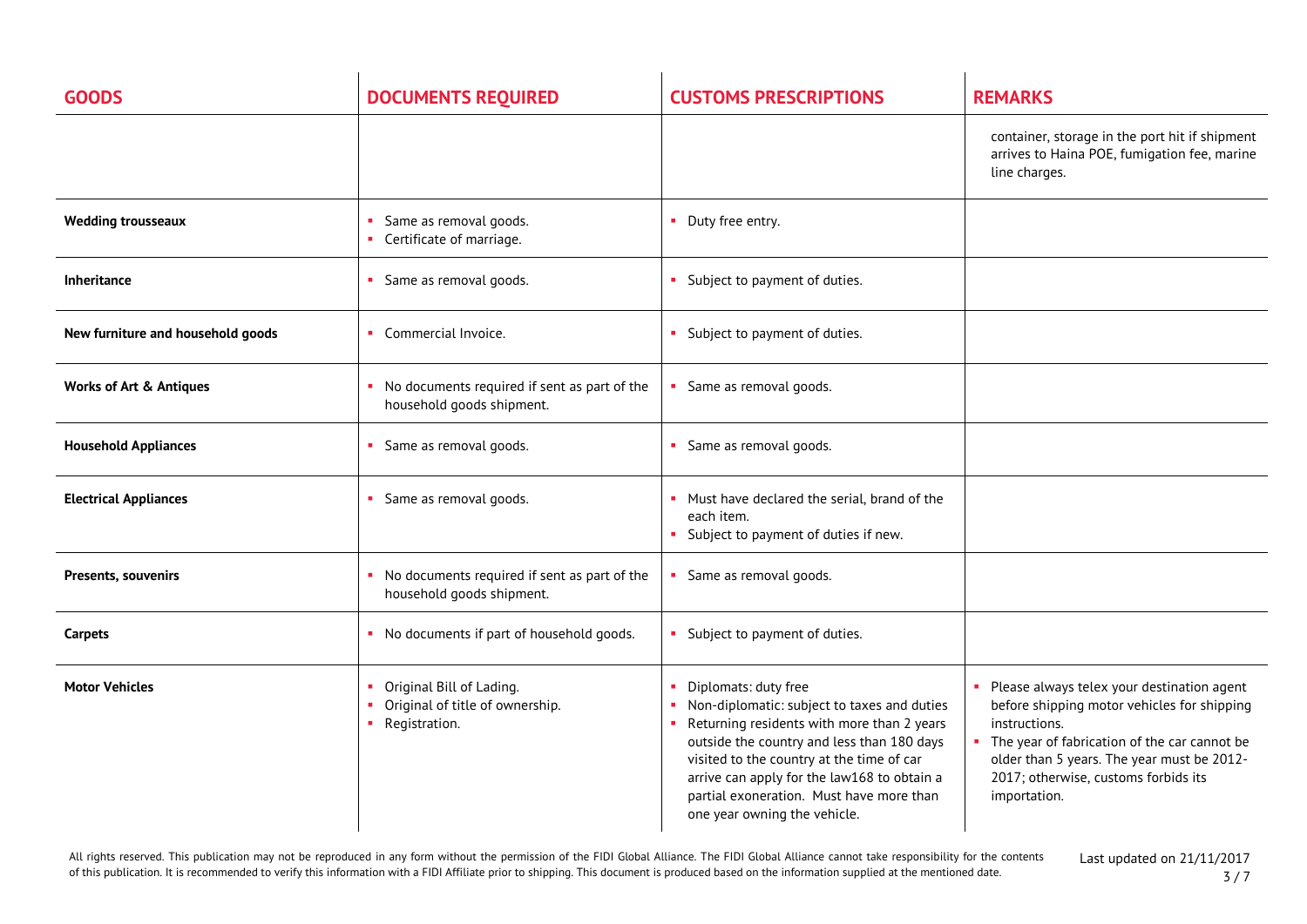| <b>GOODS</b>                            | <b>DOCUMENTS REQUIRED</b>                                                                                                                                                             | <b>CUSTOMS PRESCRIPTIONS</b>                                                                                                                                                                                                                                                | <b>REMARKS</b>                                                                                                  |
|-----------------------------------------|---------------------------------------------------------------------------------------------------------------------------------------------------------------------------------------|-----------------------------------------------------------------------------------------------------------------------------------------------------------------------------------------------------------------------------------------------------------------------------|-----------------------------------------------------------------------------------------------------------------|
|                                         |                                                                                                                                                                                       | • Foreigners with less than 180 days visited to<br>the country in the last 2 years at that time of<br>car arrive and with the Dominican citizen<br>status can apply for the law 168 to obtain a<br>partial exoneration. Must have more than<br>one year owning the vehicle. |                                                                                                                 |
| Other vehicles (bicycle, water vehicle) | Same as removal goods.<br>Original Bill of Lading<br>Original of title of ownership for motor only.<br>m.<br>Registration (if applicable) for motor only.                             | Motorboats will pay taxes even if they are<br>used.                                                                                                                                                                                                                         | Bicycles (non-motor) are part of household<br>effects.                                                          |
| Machines, appliances, spare parts       | • Commercial Invoice.                                                                                                                                                                 | • Subject to payment of duties on customs<br>valuation.                                                                                                                                                                                                                     |                                                                                                                 |
| Wine & Alcohol                          | No documents if part of household goods.<br>Must have detailed inventory list of the<br>amount of bottles if more than 24 bottles<br>(type, alcoholic content, value, capacity, etc.) | Quantities for personal consumption only.<br>Some exceptions may apply for diplomats<br>regarding the number of bottles. Check with<br>your Embassy before shipping.                                                                                                        |                                                                                                                 |
| Tins & can food                         | • Same as above.                                                                                                                                                                      | • Same as above.                                                                                                                                                                                                                                                            |                                                                                                                 |
| <b>Prohibited items</b>                 |                                                                                                                                                                                       | • Firearms, ammunitions, explosives, guns,<br>dangerous goods.<br>• Pornographic articles, pornographic or<br>subversive material.<br>• Precious metal objects (jewellery).<br>• Money.                                                                                     | • Customs will seize shipment if any found in<br>household goods shipment and shipper<br>could be sent to jail. |
| Medicines, narcotics and drugs          | Doctor's prescription.                                                                                                                                                                | Duty free entry if prescribed by the doctor.<br>• Otherwise totally forbidden and if found<br>shipper could be deported from the country<br>after trial.                                                                                                                    | See sections 'Plants', 'Medicines, narcotic<br>and drugs'                                                       |
| <b>Plants</b>                           | Phytosanitary Certificate at Origin.<br>Dominican Agriculture permit obtained after<br>shipper's arrival                                                                              |                                                                                                                                                                                                                                                                             | Should not be sent in household goods<br>shipment as customs will confiscate and<br>destroy.                    |

All rights reserved. This publication may not be reproduced in any form without the permission of the FIDI Global Alliance. The FIDI Global Alliance cannot take responsibility for the contents of this publication. It is recommended to verify this information with a FIDI Affiliate prior to shipping. This document is produced based on the information supplied at the mentioned date.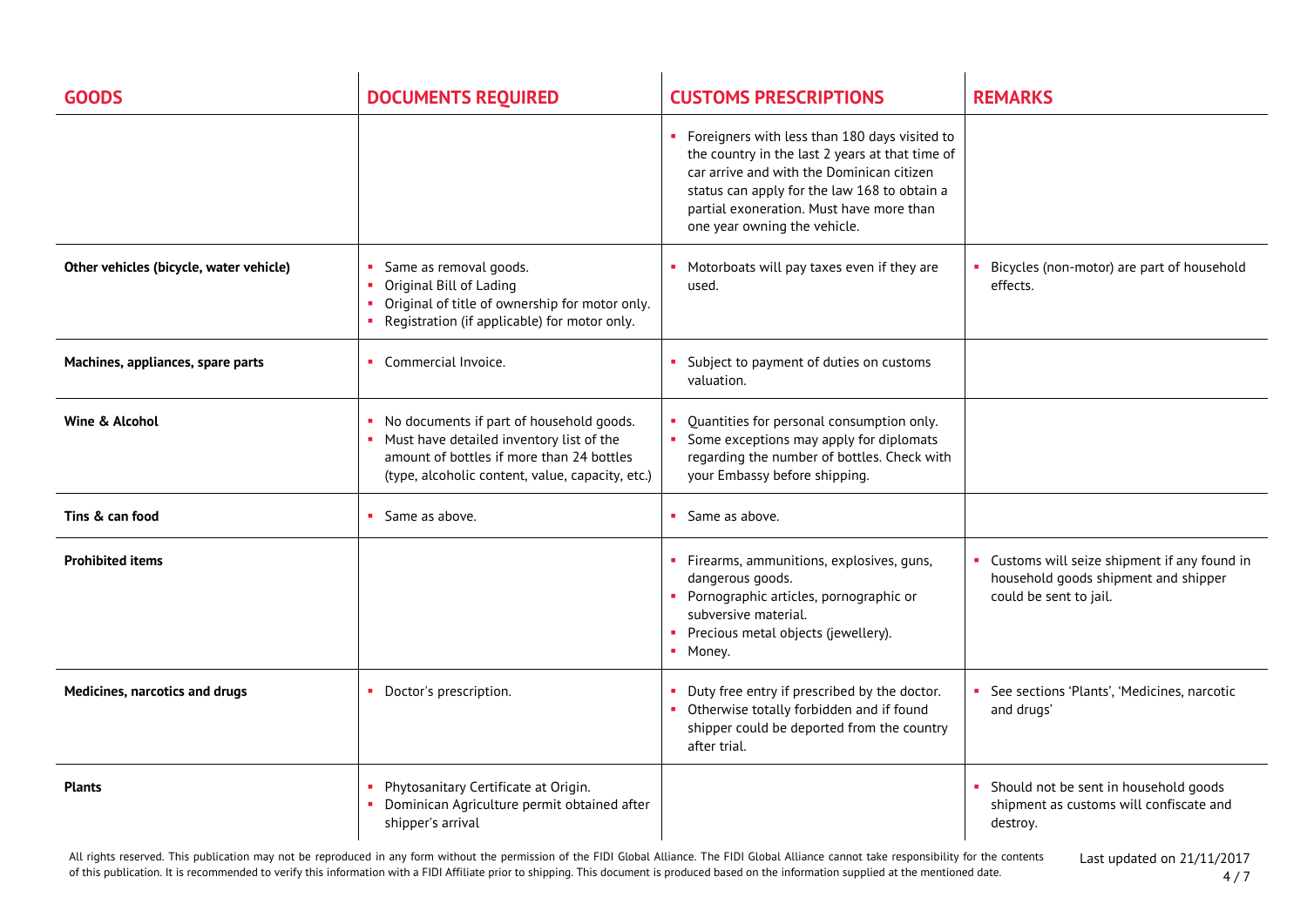| <b>GOODS</b>                                         | <b>DOCUMENTS REQUIRED</b>                                         | <b>CUSTOMS PRESCRIPTIONS</b>                                                                                                                                                                                                                                                                                                                                                  | <b>REMARKS</b> |
|------------------------------------------------------|-------------------------------------------------------------------|-------------------------------------------------------------------------------------------------------------------------------------------------------------------------------------------------------------------------------------------------------------------------------------------------------------------------------------------------------------------------------|----------------|
| <b>Other animals</b>                                 | Veterinary certificate at origin mentioning<br>'free of disease'. | Kind of animal must be advised in order to<br>seek for the Department of Agriculture and<br>Nation Zoo authorization.                                                                                                                                                                                                                                                         |                |
| Fumigation of Imported and Exported Wooden<br>Crates |                                                                   | The government has adopted the<br>International Standards for Phytosanitary<br>Measures - NIMFNº15, with the purpose of<br>almost eliminating in its totality the risk of<br>entrance of most of pests that are in<br>quarantine and considerably reducing the<br>risk of other pests.                                                                                        |                |
|                                                      |                                                                   | • The Phytosanitary measure approved for the<br>treatment of wood packing should be<br>treated as follows:<br>• Heat Treatment (HT) to a minimum wood<br>core temperature of 56°C for a minimum<br>of 30 minutes or<br>• Fumigation with Methyl Bromide (MT).<br>The minimum temperature should not be<br>less than 10°C and the minimum<br>exposure time should be 16 hours. |                |
|                                                      |                                                                   | • The wood packing material must be marked<br>in a visible location on each article, on at<br>least two opposite sides of the article, with a<br>legible and permanent mark.                                                                                                                                                                                                  |                |
|                                                      |                                                                   | • The mark can be painted with permanent<br>black painting. The colours red and orange<br>do not have to be used as colour of the<br>mark.                                                                                                                                                                                                                                    |                |
|                                                      |                                                                   | • Labels or adhesive are not allowed.<br>• The approved format for the mark is as<br>follows, where XX would be replaced by the                                                                                                                                                                                                                                               |                |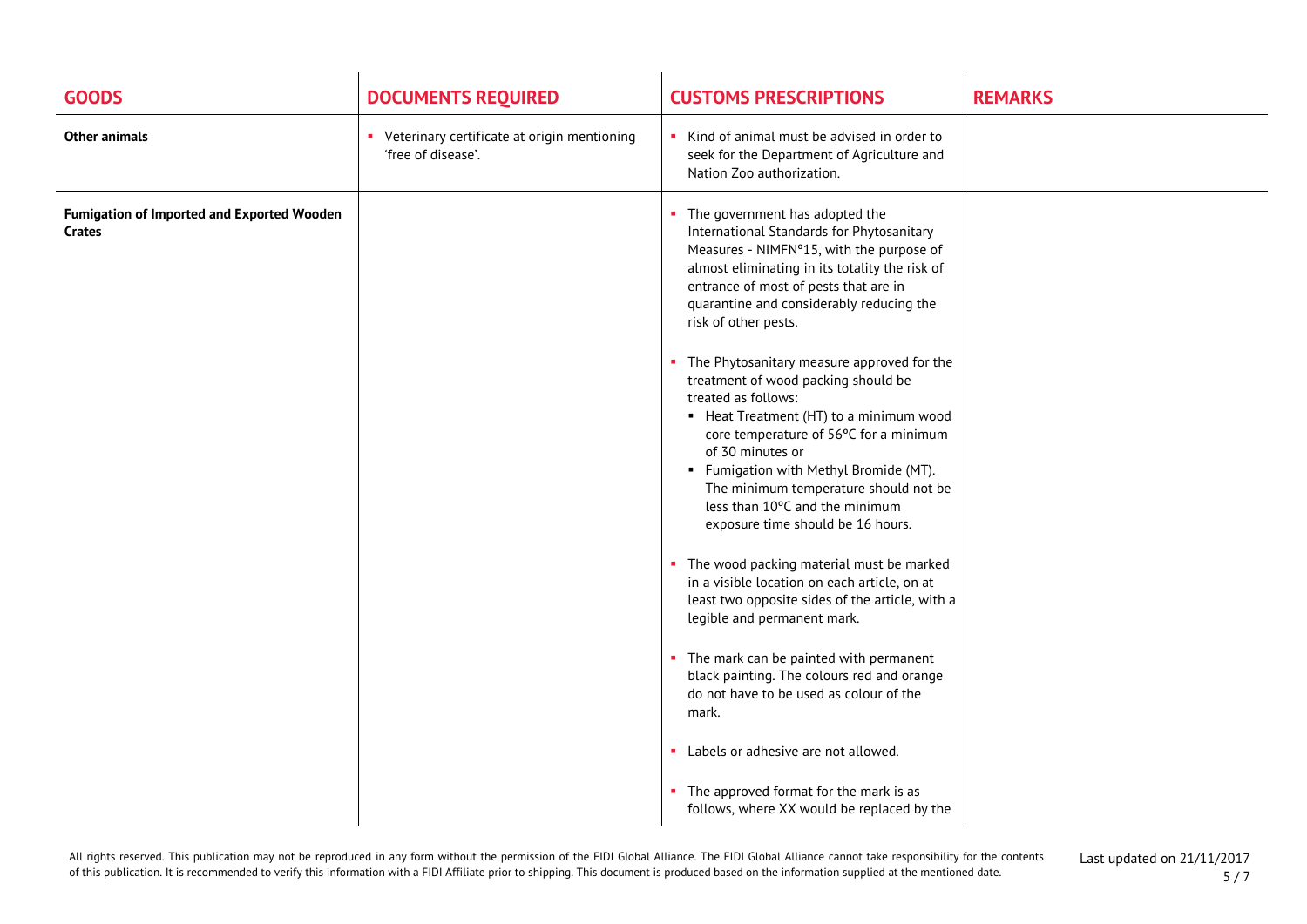| <b>GOODS</b> | <b>DOCUMENTS REQUIRED</b> | <b>CUSTOMS PRESCRIPTIONS</b>                                                                                               | <b>REMARKS</b> |
|--------------|---------------------------|----------------------------------------------------------------------------------------------------------------------------|----------------|
|              |                           | country code, 000 by the producer number,<br>YY by the treatment type (HT or MB) and<br>AAA by the inspection agency logo. |                |
|              |                           | XX - 000<br>YY<br>(AAA)                                                                                                    |                |